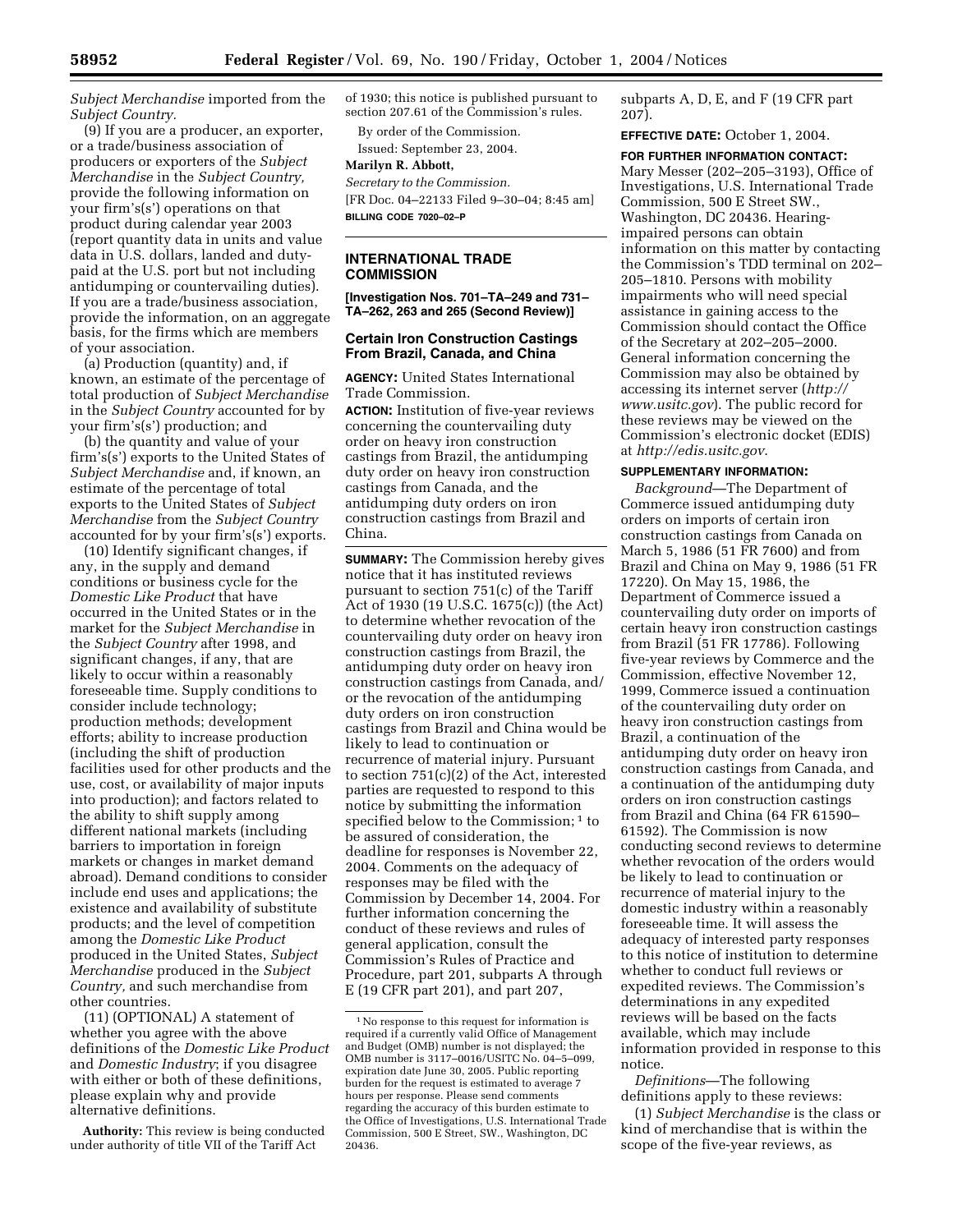defined by the Department of Commerce.

(2) The *Subject Countries* in these reviews are Brazil, Canada, and China.

(3) *The Domestic Like Product* is the domestically produced product or products which are like, or in the absence of like, most similar in characteristics and uses with, the Subject Merchandise. In its original determinations concerning iron construction castings from Brazil, Canada, and China, the Commission found two separate Domestic Like Products: ''heavy'' and ''light'' iron construction castings. One Commissioner defined the Domestic Like Products differently. On September 23, 1998, the Department of Commerce issued the final results of a changed circumstance review concerning iron construction castings from Canada, in which the antidumping duty order with respect to ''light'' castings was revoked (63 FR 50881). In its full five-year review determinations, the Commission found, with respect to Canada, one Domestic Like Product consisting of all ''heavy'' construction castings and, with respect to Brazil and China, two separate Domestic Like Products consisting of all ''heavy'' iron construction castings and all ''light'' iron construction castings.

(4) The *Domestic Industry* is the U.S. producers as a whole of the Domestic Like Product, or those producers whose collective output of the Domestic Like Product constitutes a major proportion of the total domestic production of the product. In its original determinations and its full five-year review determinations, the Commission defined the Domestic Industries as all producers of ''heavy'' iron construction castings and all producers of ''light'' iron construction castings.

(5) An *Importer* is any person or firm engaged, either directly or through a parent company or subsidiary, in importing the Subject Merchandise into the United States from a foreign manufacturer or through its selling agent.

*Participation in the reviews and public service list*—Persons, including industrial users of the Subject Merchandise and, if the merchandise is sold at the retail level, representative consumer organizations, wishing to participate in the reviews as parties must file an entry of appearance with the Secretary to the Commission, as provided in section 201.11(b)(4) of the Commission's rules, no later than 21 days after publication of this notice in the **Federal Register**. The Secretary will maintain a public service list containing the names and addresses of all persons,

or their representatives, who are parties to the reviews.

Former Commission employees who are seeking to appear in Commission five-year reviews are reminded that they are required, pursuant to 19 CFR 201.15, to seek Commission approval if the matter in which they are seeking to appear was pending in any manner or form during their Commission employment. The Commission is seeking guidance as to whether a second transition five-year review is the ''same particular matter'' as the underlying original investigation for purposes of 19 CFR 201.15 and 18 U.S.C. 207, the post employment statute for Federal employees. Former employees may seek informal advice from Commission ethics officials with respect to this and the related issue of whether the employee's participation was ''personal and substantial.'' However, any informal consultation will not relieve former employees of the obligation to seek approval to appear from the Commission under its rule 201.15. For ethics advice, contact Carol McCue Verratti, Deputy Agency Ethics Official, at 202–205–3088.

*Limited disclosure of business proprietary information (BPI) under an administrative protective order (APO) and APO service list*—Pursuant to section 207.7(a) of the Commission's rules, the Secretary will make BPI submitted in these reviews available to authorized applicants under the APO issued in the reviews, provided that the application is made no later than 21 days after publication of this notice in the **Federal Register**. Authorized applicants must represent interested parties, as defined in 19 U.S.C. 1677(9), who are parties to the reviews. A separate service list will be maintained by the Secretary for those parties authorized to receive BPI under the APO.

*Certification*—Pursuant to section 207.3 of the Commission's rules, any person submitting information to the Commission in connection with these reviews must certify that the information is accurate and complete to the best of the submitter's knowledge. In making the certification, the submitter will be deemed to consent, unless otherwise specified, for the Commission, its employees, and contract personnel to use the information provided in any other reviews or investigations of the same or comparable products which the Commission conducts under Title VII of the Act, or in internal audits and investigations relating to the programs and operations of the Commission pursuant to 5 U.S.C. Appendix 3.

*Written submissions*—Pursuant to section 207.61 of the Commission's rules, each interested party response to this notice must provide the information specified below. The deadline for filing such responses is November 22, 2004. Pursuant to section 207.62(b) of the Commission's rules, eligible parties (as specified in Commission rule 207.62(b)(1)) may also file comments concerning the adequacy of responses to the notice of institution and whether the Commission should conduct expedited or full reviews. The deadline for filing such comments is December 14, 2004. All written submissions must conform with the provisions of sections 201.8 and 207.3 of the Commission's rules and any submissions that contain BPI must also conform with the requirements of sections 201.6 and 207.7 of the Commission's rules. The Commission's rules do not authorize filing of submissions with the Secretary by facsimile or electronic means, except to the extent permitted by section 201.8 of the Commission's rules, as amended, 67 FR 68036 (November 8, 2002). Also, in accordance with sections 201.16(c) and 207.3 of the Commission's rules, each document filed by a party to the reviews must be served on all other parties to the reviews (as identified by either the public or APO service list as appropriate), and a certificate of service must accompany the document (if you are not a party to the reviews you do not need to serve your response).

*Inability to provide requested information*—Pursuant to section 207.61(c) of the Commission's rules, any interested party that cannot furnish the information requested by this notice in the requested form and manner shall notify the Commission at the earliest possible time, provide a full explanation of why it cannot provide the requested information, and indicate alternative forms in which it can provide equivalent information. If an interested party does not provide this notification (or the Commission finds the explanation provided in the notification inadequate) and fails to provide a complete response to this notice, the Commission may take an adverse inference against the party pursuant to section 776(b) of the Act in making its determinations in the reviews.

Information to be Provided in Response to this Notice of Institution: Please provide the requested information separately for each Domestic Like Product, as defined by the Commission in its original and first five-year review determinations, and for each of the products identified by Commerce as Subject Merchandise. If you are a domestic producer, union/